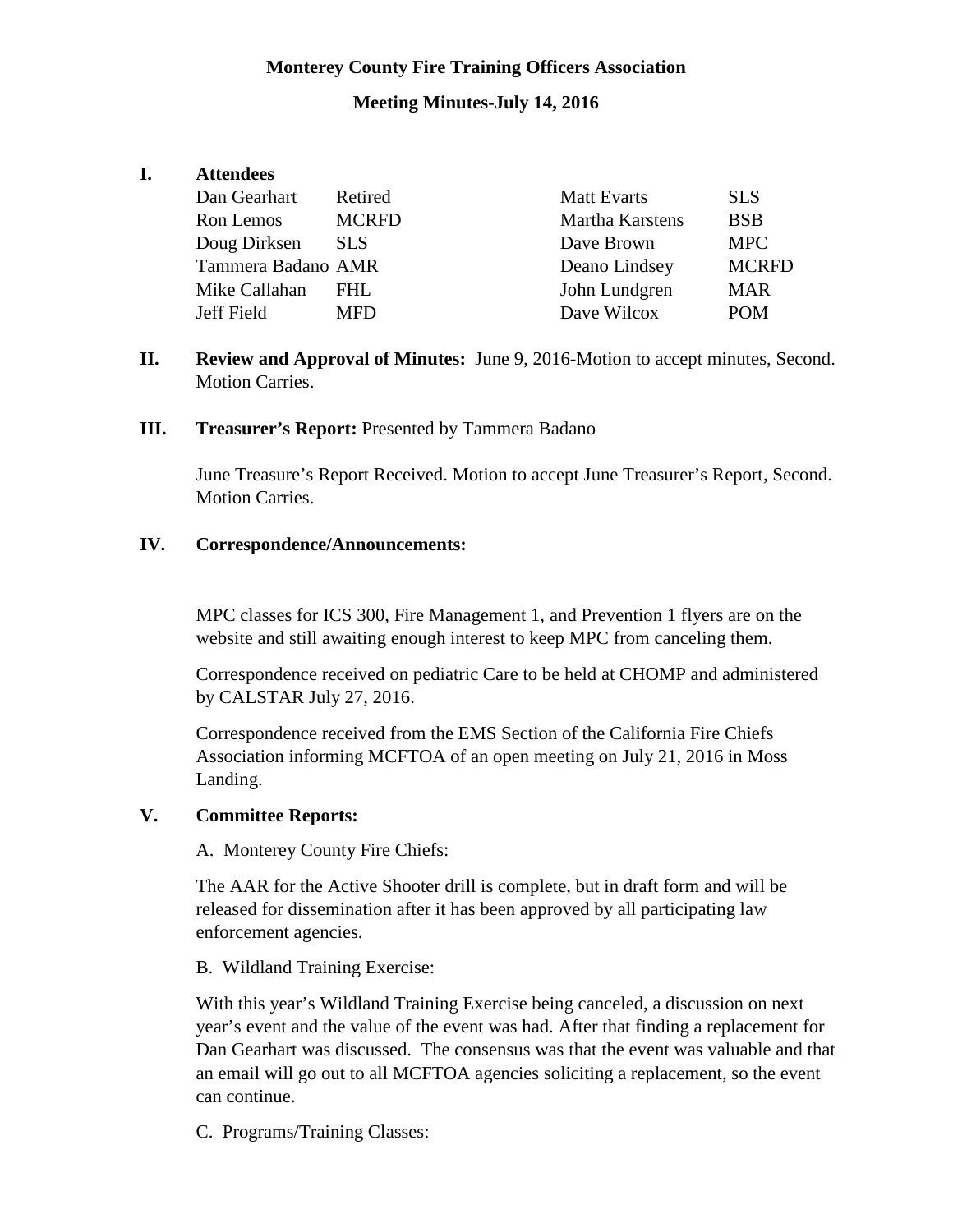- 1. Monterey will be hosting a Legal Aspects of Report Writing course the week of 10/17
- 2. Monterey will be hosting a Behavior Health course directly after the Legal aspects of Report Writing Course.
- 3. Monterey will be hosting a Modern Fire Attack course with IFSI instructors date to be determined.
- 4. The Big Sur Volunteer Brigade will be conducting a 16 hour Haz Mat course in November.
- D. Website:

Dan Gearhart reported that the website up to date with no technical issues. From June  $13<sup>th</sup>$  through July  $13<sup>th</sup>$ , the site had 1,085 sessions, there were 829 users, the were 2,283 page views, with an average of 36.16 sessions per day.

E. Monterey Peninsula College / California Fire Academy at Monterey Bay.

Dave Brown reported that several week long classes are being offered along with the normal semester long classes. The college is hoping to have at least 30 students per class. The Fire Academy is now a 17 week class, the same as a normal semester. An additional day of Tuesday evenings has been added to the academy.

F. Mutual Aid Training Exercises:

Brad Hinckely reported that he has spoken with Chief Rich Foster at Greenfield FPD about hosting a movement drill in their jurisdiction. Chief Foster will be looking for a suitable location for the drill.

## **VI. Old Business**

A. 2016 Educational Opportunities Survey: Only two surveys returned to the MCFTOA by the deadline of June  $17<sup>th</sup>$ .

B. Fire Library:

Dave Wilcox reported that a new inventory was completed.

#### **VII. New Business:**

There was no new business.

#### **VIII. Good of the Order:**

#### **IX: Adjournment:**

Meeting adjourned at 1155 hours.